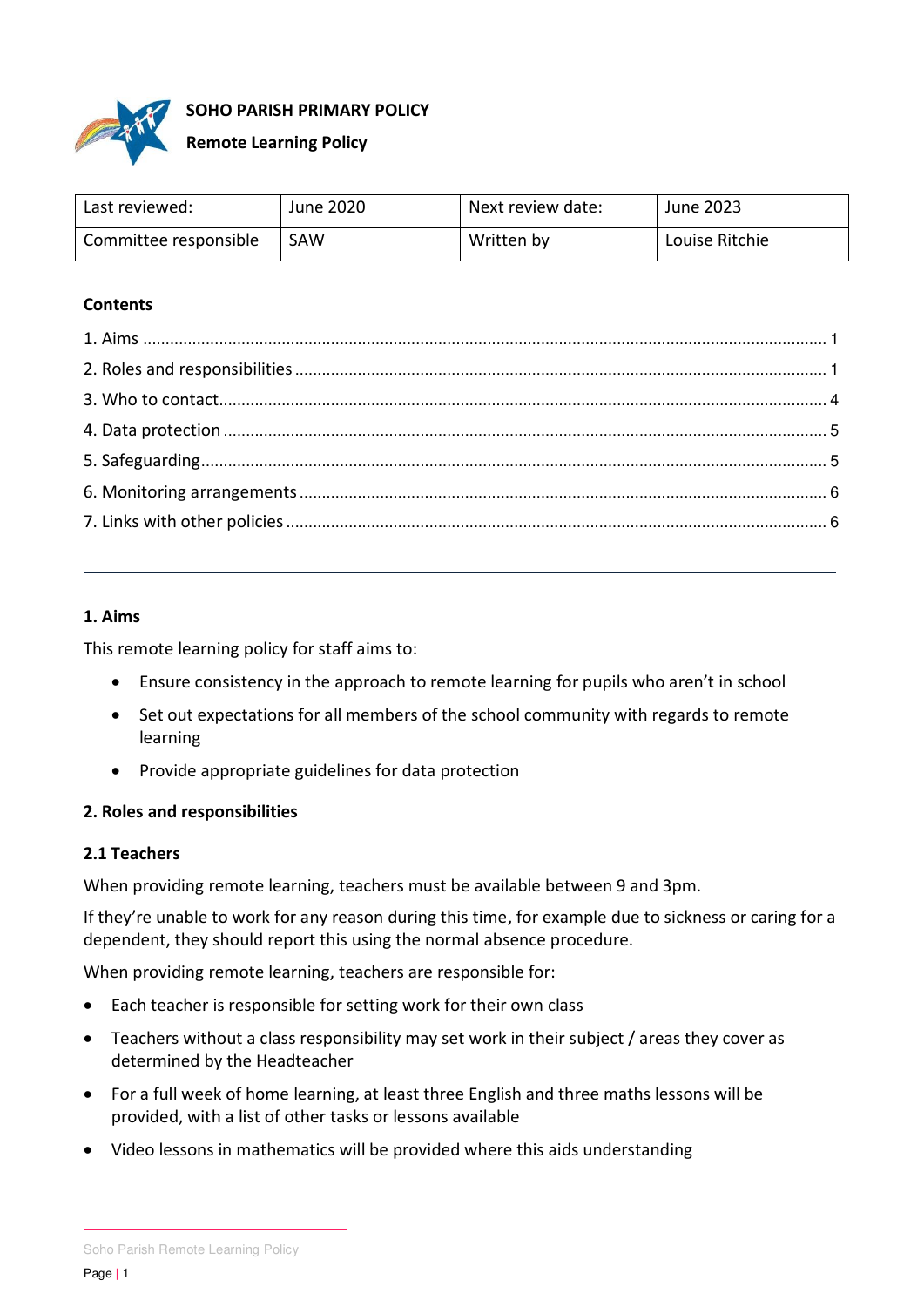- Work is set on Friday for completion the following week
- Work is uploaded to a google drive which is shared with parents / carers on Friday
- Teachers will report any pupils not completing work so that the SLT can determine the child's access to technology and support with paper copies / technology provision where necessary.
- Online 'live' lessons are not provided at present, although the technology is available to provide this in the future and will be used for trial social meets in the summer term
- Pupils will upload completed work to the timeline as they finish.
- Teachers should provide acknowledgement of work weekly and feedback where they think it will be useful.
- There are no deadlines at present for feedback.
- Keeping in touch with pupils who aren't in school and their parents cover details like:
- Phone calls will be made to parents / children each half term. Teachers will log details of call, which will be monitored by SLT and Learning Mentor.
- Teachers should only answer emails between 9am and 5pm. Parents have been advised to expect a reply to emails within three working days.
- Teachers should attempt to resolve any complaints or concerns raised by parents themselves, notifying the SLT if the complaint refers to policy or procedure
- If a teacher has a safeguarding concern about a child as a result of any interaction online, on the phone or because they cannot reach a family, this should be reported in accordance with the school's safeguarding policy.

When attending virtual meetings with professionals, parents or children, teachers should:

- Ensure they dress appropriately as they would in school
- Locations (e.g. avoid areas with background noise, nothing inappropriate in the background)
- Follow the acceptable use policy and support pupils to do the same
- Report any pupils not complying with the acceptable use policy to SLT
- Record all meetings, which will automatically be saved to the secure school google drive.

#### **Summer term 2020**

Teachers may be working in school up to three days per week. Two days per week should be sufficient to provide continued home learning for pupils at home, although tasks in non-core subjects will be reduced. Maths video lessons may not be possible.

#### **Autumn term 2020**

Teachers will be working in school full time. In order to provide home learning for any children who cannot attend the setting, school lessons may be streamed live to those children at home, using the secure google classroom link. This will not begin until a risk assessment has been completed regarding use of children's names, whether film will include students present in the class and the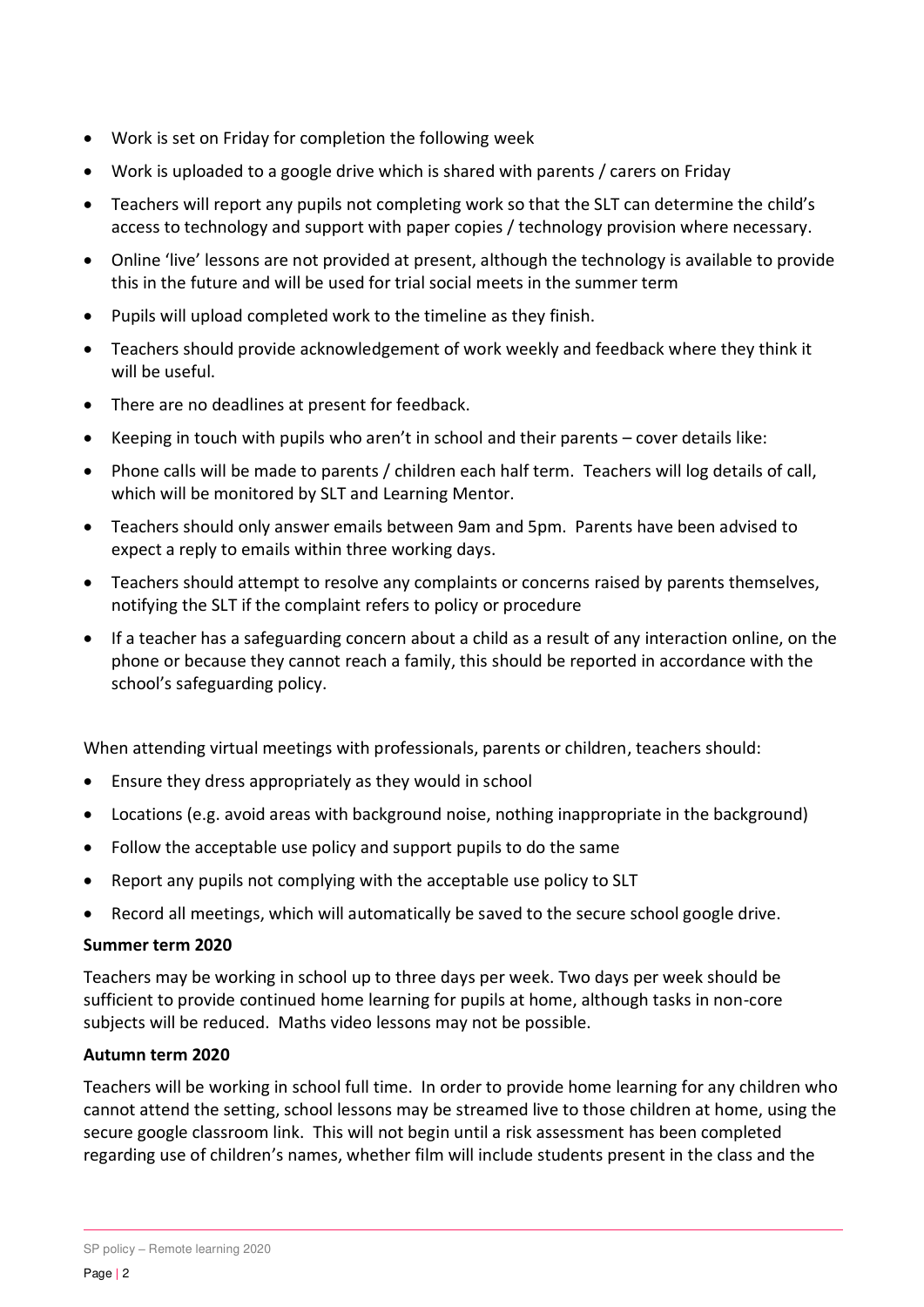purchase and installation of appropriate recording hardware. Parent consent will be sought. GDPR compliance will be assured.

In the event of a localised or national lockdown and school closure, the school will initiate short live lessons. The number and frequency of these will be agreed by teachers in September.

## **2.2 Teaching assistants / Learning Mentor**

When assisting with remote learning, teaching assistants and learning mentors must be available between 9am and 3pm, depending on their hours.

If they're unable to work for any reason during this time, for example due to sickness or caring for a dependent, they should report this using the normal absence procedure (contact the Deputy Headteacher if at home and the nominated DSL if they are expected in school).

When assisting with remote learning, teaching assistants and learning mentors are responsible for:

 Supporting pupils who aren't in school with learning remotely who may find an online lesson difficult to access.

When attending virtual meetings with professionals, parents or children, support staff should:

- Ensure they dress appropriately as they would in school
- Select appropriate location (e.g. avoid areas with background noise, nothing inappropriate in the background)
- Follow the acceptable use policy and support pupils to do the same
- If leading the meeting, support staff should also report any pupils not complying with the acceptable use policy to SLT
- Record all meetings, which will automatically be saved to the secure school google drive.

## **2.3 Subject leads**

Alongside their teaching responsibilities, subject leads are responsible for:

- Considering whether any aspects of the subject curriculum need to change to accommodate remote learning
- Working with teachers teaching their subject remotely and other subject leads to make sure all work set is appropriate and consistent
- Alerting teachers to resources they can use to teach their subject remotely

## **2.4 Senior leaders and SENCo**

Alongside any teaching responsibilities, senior leaders are responsible for:

- Co-ordinating the remote learning approach across the school
- Monitoring the effectiveness of remote learning through discussion with teachers, taking into account the views of parents and pupils.
- Monitoring the security of remote learning systems, including data protection and safeguarding considerations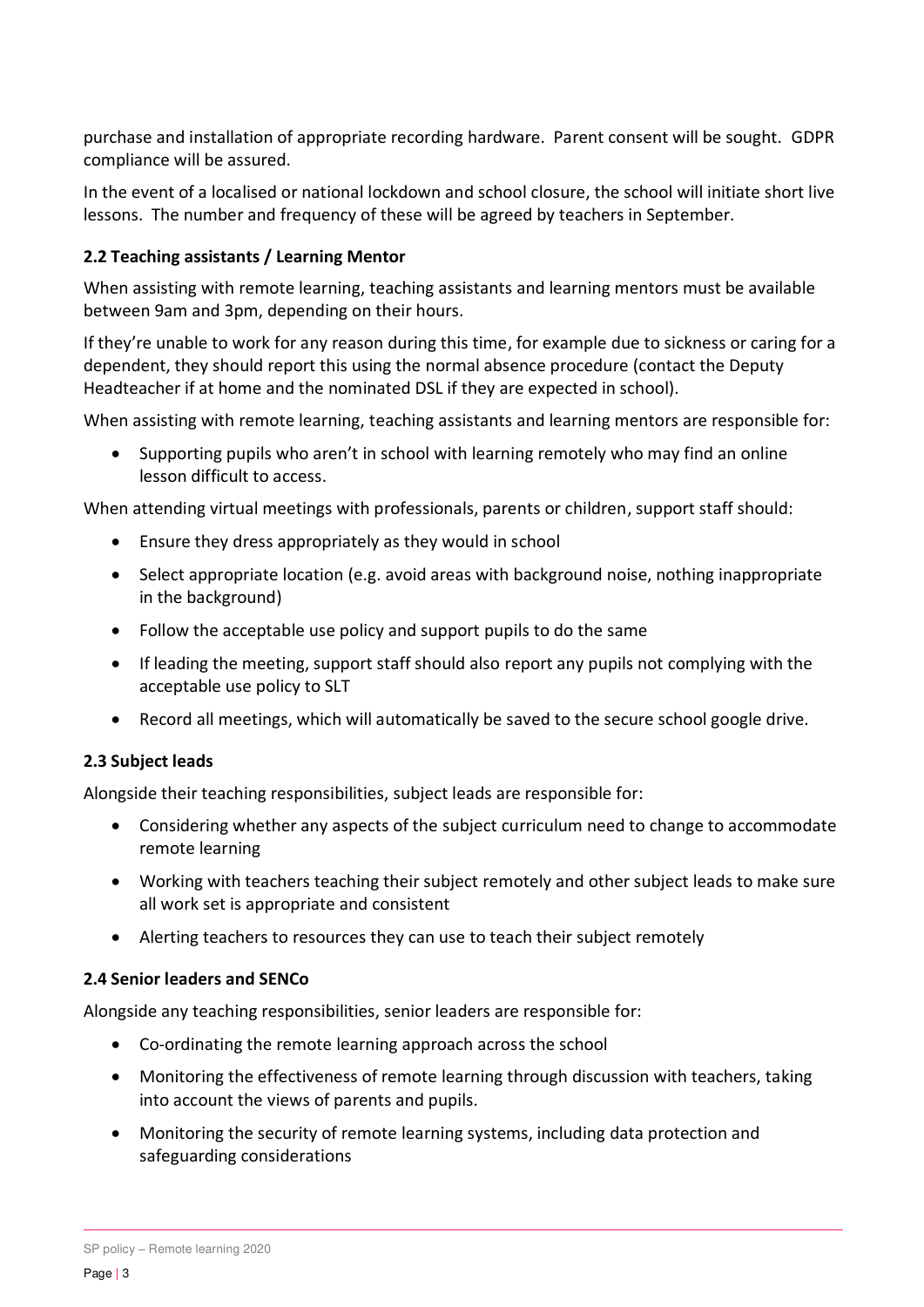## **IT systems**

- Fixing issues with systems used to set and collect work
- Helping staff and parents with any technical issues they're experiencing
- Reviewing the security of remote learning systems and flagging any data protection breaches to the data protection officer
- Assisting pupils and parents with accessing the internet or devices

### **2.5 Designated safeguarding lead**

The DSL is responsible for:

Receiving, recording and acting upon all disclosures and concerns in line with the safeguarding policy. Monitoring call logs and communicating with other staff involved in safeguarding, monitoring and making calls, including senior leaders and the Learning Mentor.

### **2.7 Pupils and parents**

Staff can expect pupils learning remotely to:

- Complete work to the deadline set by teachers
- Seek help if they need it, from parents, teachers or teaching assistants
- Staff can expect parents with children learning remotely to:
- Make the school aware if their child is sick or otherwise can't complete work
- Seek help from the school if they need it
- Be respectful when making any complaints or concerns known to staff
- Alert teachers if their child is not able to complete work

#### **2.8 Governing board**

The governing board is responsible for:

- Monitoring the school's approach to providing remote learning to ensure education remains as high quality as possible
- Ensuring that staff are certain that remote learning systems are appropriately secure, for both data protection and safeguarding reasons

## <span id="page-3-0"></span>**3. Who to contact**

If staff have any questions or concerns about remote learning, they should contact the following individuals:

- Issues in setting work talk to the relevant subject lead or SENCO
- $\bullet$  Issues with behaviour talk a member of SLT
- Issues with IT talk to HT, technician (Rajib) or IT Lead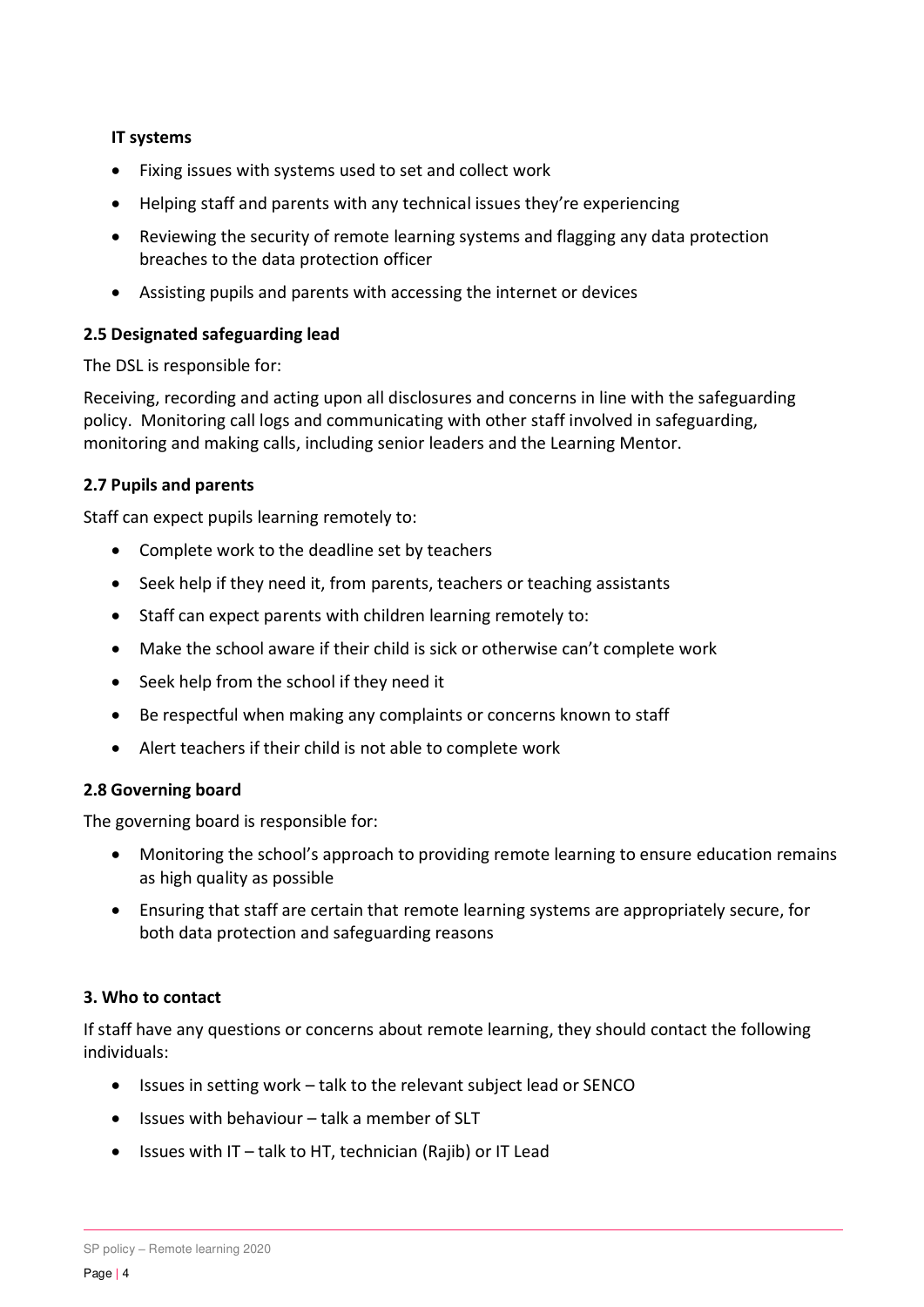- Issues with their own workload or wellbeing talk to a member of SLT
- Concerns about data protection talk to the SBM or HT
- Concerns about safeguarding talk to the DSL

### <span id="page-4-0"></span>**4. Data protection**

#### **4.1 Accessing personal data**

When accessing personal data for remote learning purposes, all staff members will:

- Use remote access, SIMs (via remote access) or Gsuite to access all data. Personal data such as student names and details should not be emailed but saved to a shared drive in one of these locations.
- Teachers should use school laptops / ipads to access any data and ensure no pupil, parent or staff data is stored locally on their personal laptops/computers, phones or tablets.

## **4.2 Processing personal data**

Staff members may need to collect and/or share personal data such as email addresses as part of the remote learning system. As long as this processing is necessary for the school's official functions, individuals won't need to give permission for this to happen. Staff should use parentmail and tapestry to communicate with parents where possible and google classroom and see saw to communicate with pupils.

However, staff are reminded to collect and/or share as little personal data as possible online.

## **4.3 Keeping devices secure**

All staff members will take appropriate steps to ensure their devices remain secure. This includes, but is not limited to:

- Keeping the device password-protected strong passwords are at least 8 characters, with a combination of upper and lower-case letters, numbers and special characters (e.g. asterisk or currency symbol)
- Not storing data or any school work where possible locally on their device. All work should be stored on the shared drives at school, accessed remotely as necessary.
- Making sure the device locks if left inactive for a period of time
- Not sharing the device among family or friends
- Ensuring antivirus software is up to date.
- Keeping operating systems up to date always install the latest updates

## <span id="page-4-1"></span>**5. Safeguarding**

Please see the school Safeguarding policy and the Covid 19 addendum.